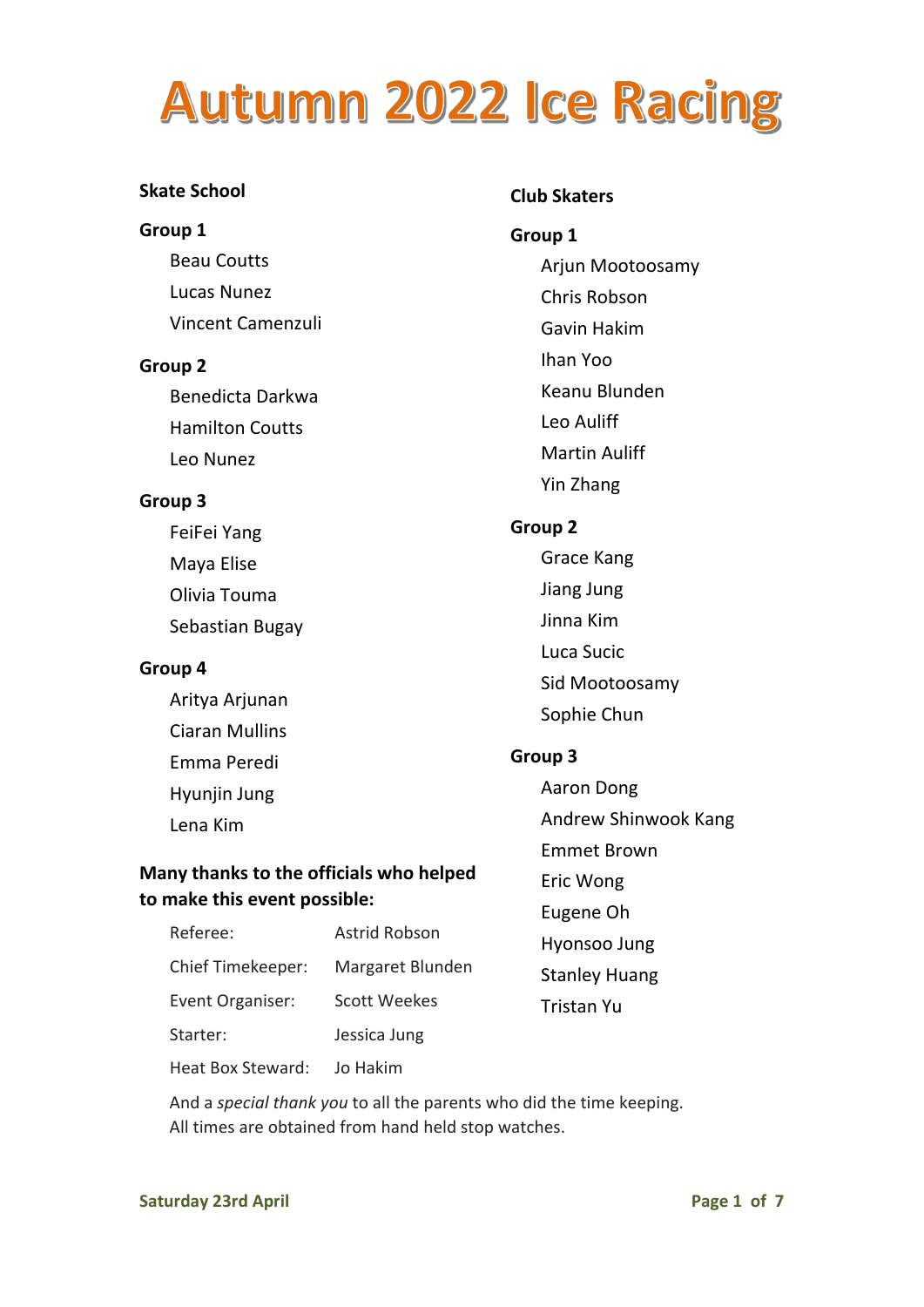

### *This free to enter event was organised by Sydney Arrows Ice Racing Club with financial assistance from Ice Racing New South Wales.*

#### **Skate School: 111m**

| Name              | Place | <b>Time</b> |
|-------------------|-------|-------------|
| Lucas Nunez       |       | 21.16       |
| Vincent Camenzuli |       | 24.31       |

### **Skate School: 111m**

| <b>Name</b>      | <b>Place</b> | <b>Time</b> |
|------------------|--------------|-------------|
| Leo Nunez        |              | 26.44       |
| Benedicta Darkwa | -            | 27.31       |

### **Skate School: 111m**

| <b>Name</b>     | Place | <b>Time</b> |
|-----------------|-------|-------------|
| Maya Elise      |       | 25.35       |
| Sebastian Bugay |       | 25.81       |
| Olivia Touma    |       | 27.66       |

#### **Skate School: 111m**

| <b>Name</b>           | <b>Place</b> | <b>Time</b> |
|-----------------------|--------------|-------------|
| Emma Peredi           | 1            | 22.65       |
| FeiFei Yang           | 2            | 26.00       |
| Hyunjin Jung          | 3            | 28.35       |
| <b>Ciaran Mullins</b> | 4            | 30.87       |
| Aritya Arjunan        | 5            | 31.81       |
| Lena Kim              | 6            | no time     |

### **Skate School: 111m Handicap Race**

| <b>Name</b>       | <b>Place</b> |
|-------------------|--------------|
| Leo Nunez         | 1            |
| Lucas Nunez       | 2            |
| Vincent Camenzuli | 3            |
| Benedicta Darkwa  | 4            |

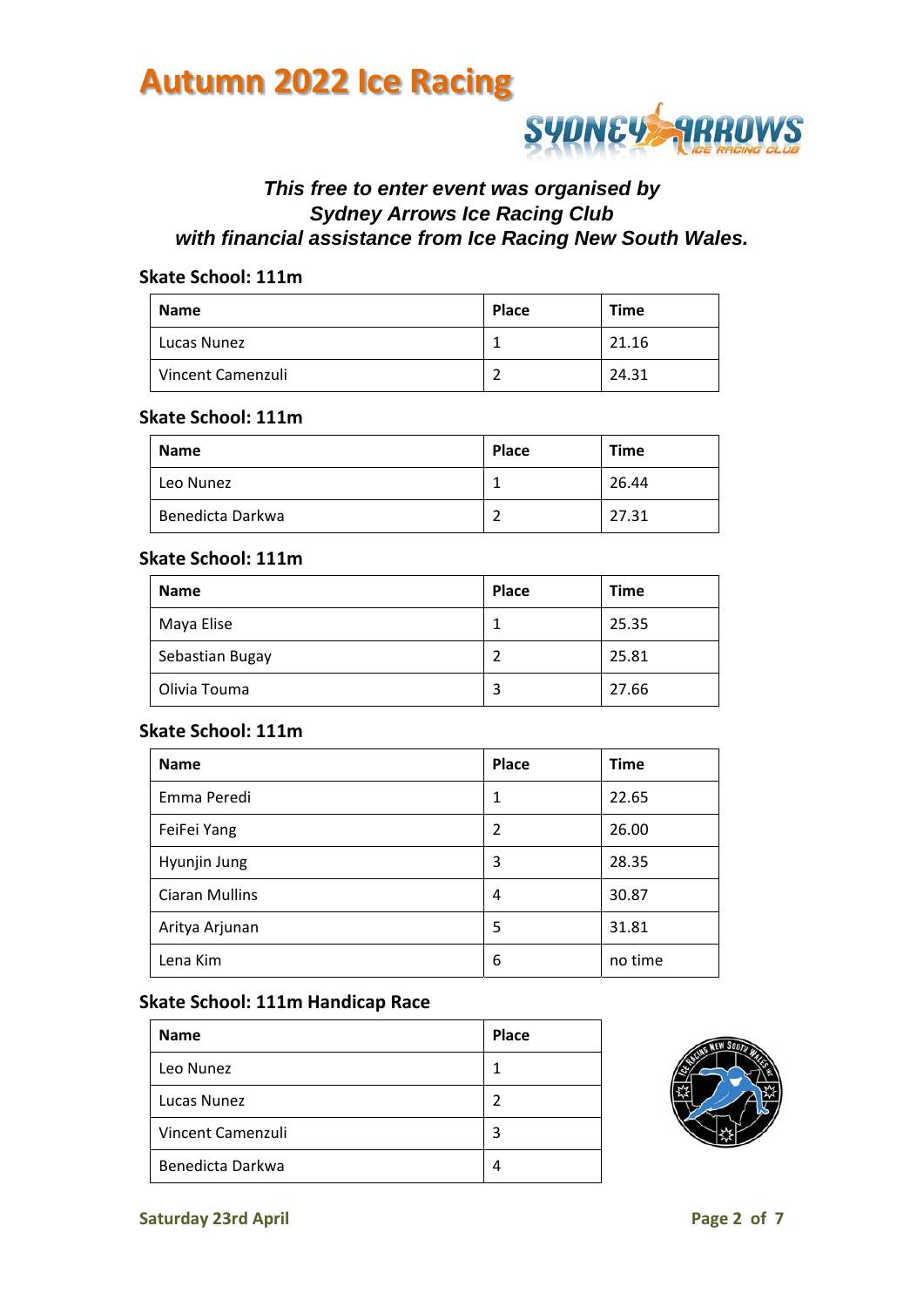

### **Skate School: 111m Handicap Race**

| <b>Name</b>           | Place |
|-----------------------|-------|
| Emma Peredi           | 1     |
| Hyunjim Jung          | 2     |
| FeiFei Yang           | 3     |
| Sebastian Bugay       | 4     |
| Maya Elise            | 5     |
| Olivia Touma          | 6     |
| <b>Ciaran Mullins</b> |       |



### **Skate School: 222m**

| <b>Name</b>       | <b>Place</b> | <b>Time</b> |
|-------------------|--------------|-------------|
| Lucas Nunez       |              | 41.91       |
| Vincent Camenzuli |              | 45.60       |
| Leo Nunez         | 3            | 47.56       |

### **Skate School: 222m**

| <b>Name</b>      | <b>Place</b> | <b>Time</b> |
|------------------|--------------|-------------|
| Emma Peredi      |              | 43.75       |
| FeiFei Yang      |              | 44.91       |
| Benedicta Darkwa | 3            | 47.59       |

#### **Skate School: 222m**

| <b>Name</b>     | Place | Time  |
|-----------------|-------|-------|
| Maya Elise      |       | 49.75 |
| Sebastian Bugay |       | 50.44 |
| Olivia Touma    |       | 56.04 |

#### **Skate School: 222m**

| <b>Name</b>           | Place | <b>Time</b> |
|-----------------------|-------|-------------|
| Hyunjin Jung          |       | 55.60       |
| <b>Ciaran Mullins</b> |       | 57.90       |
| Aritya Arjunan        |       | 58.62       |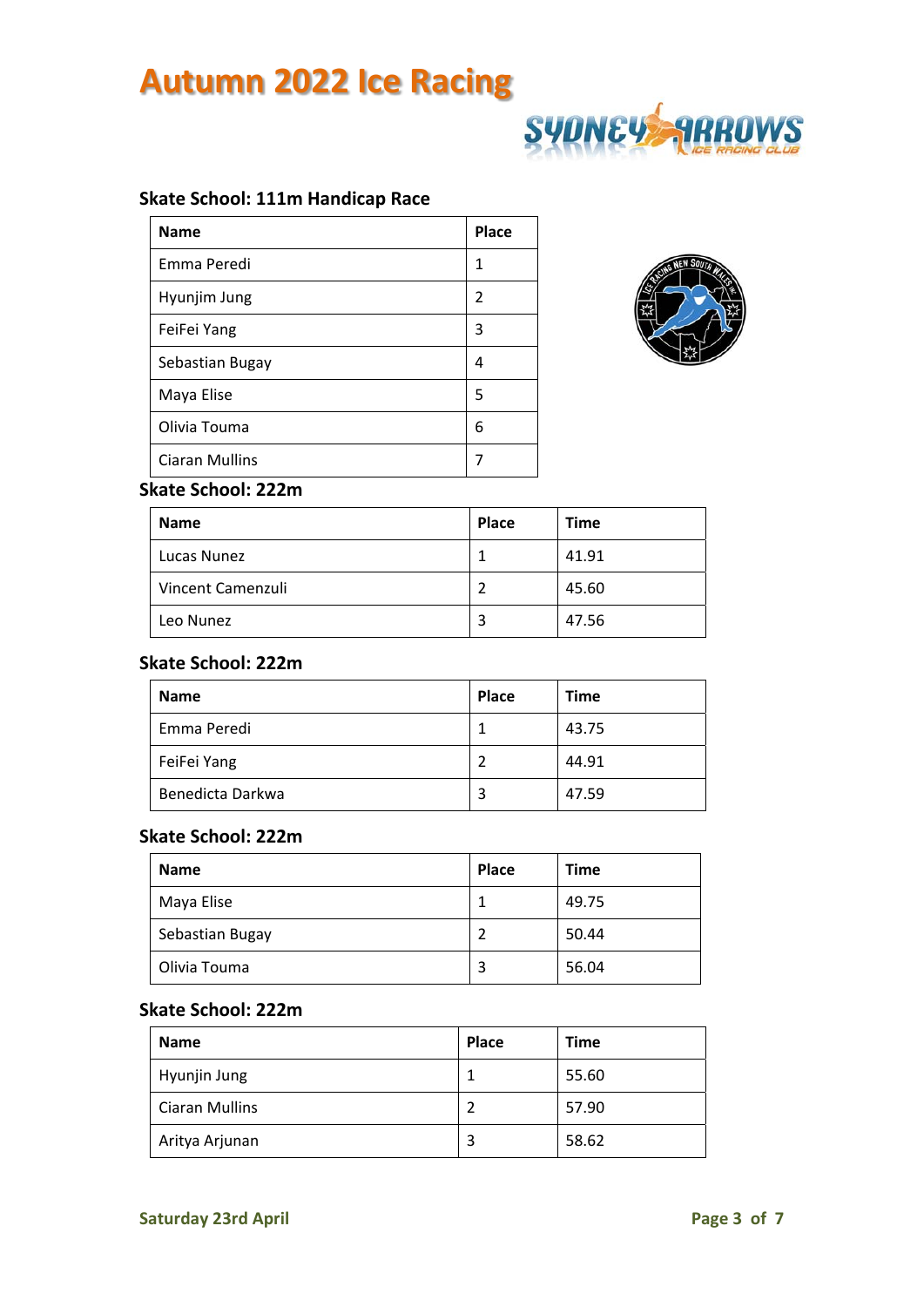

### **Skate School: 222m Handicap Race**

| <b>Name</b>       | Place |
|-------------------|-------|
| Emma Peredi       | 1     |
| FeiFei Yang       | 2     |
| Lucas Nunez       | 2     |
| Leo Nunez         | 4     |
| Benedicta Darkwa  | 5     |
| Vincent Camenzuli | 6     |



### **Skate School: 222m Handicap Race**

| <b>Name</b>           | <b>Place</b> |
|-----------------------|--------------|
| Hyunjin Jung          | 1            |
| <b>Ciaran Mullins</b> | 2            |
| Sebastian Bugay       | 3            |
| Maya Elise            | 4            |
| Olivia Touma          | 5            |
| Aritya Arjunan        | 6            |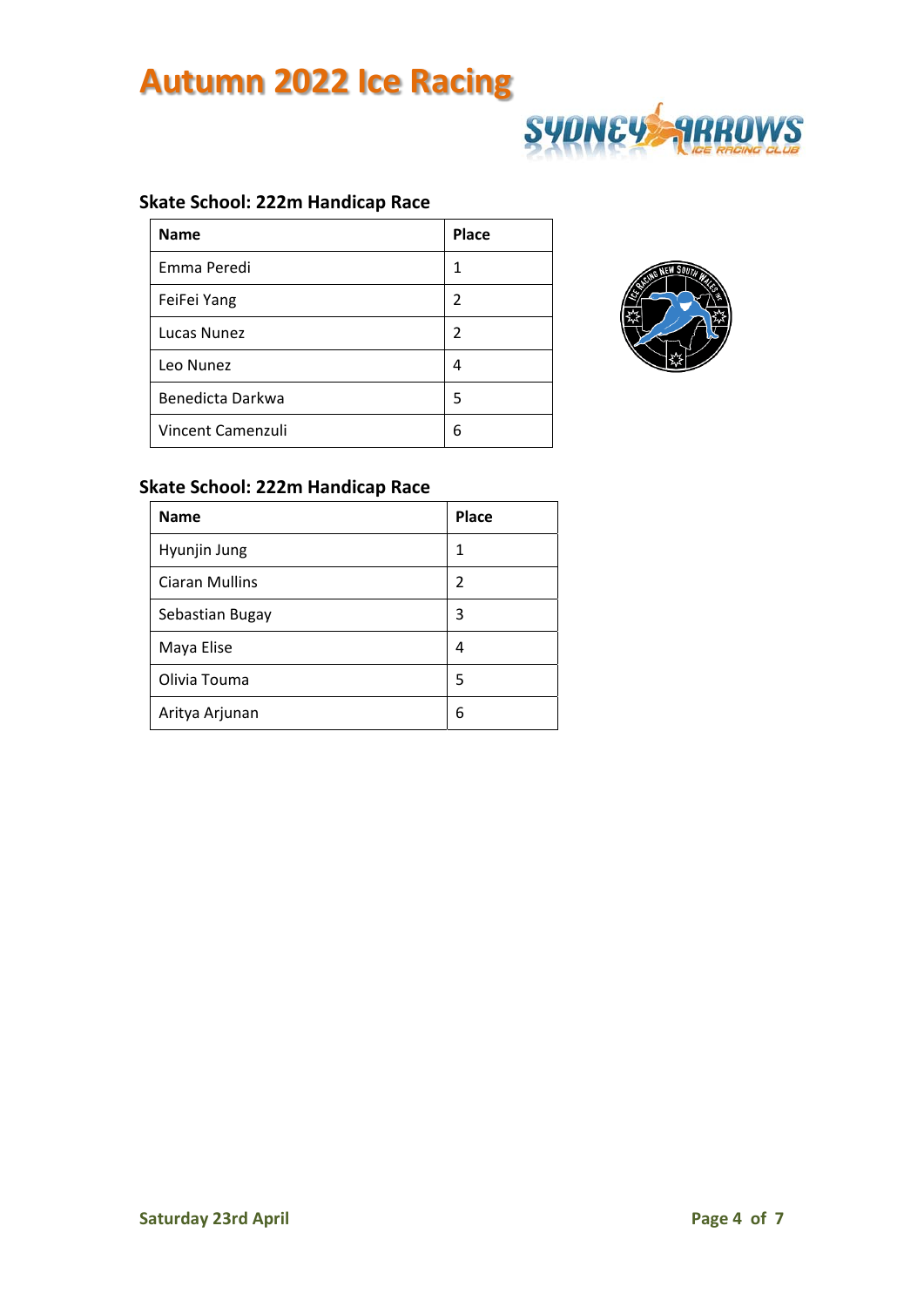## **SYDNEY ARROWS**

### **Club Skaters Group 1: 1500m**

| <b>Name</b>      | <b>Place</b>   | <b>Time</b> |
|------------------|----------------|-------------|
| Keanu Blunden    | 1              | 3:06.74     |
| Ihan Yoo         | $\overline{2}$ | 3:07.09     |
| Arjun Mootoosamy | 3              | 3:08.94     |
| Gavin Hakim      | 4              | 3:13.53     |
| Leo Auliff       | 5              | 3:24.50     |
| Chris Robson     | 6              | 3.32.50     |
| Martin Auliff    | 7              | 3:35.22     |
| Yin Zhang        | 8              | 3:52.89     |



### **Club Skaters Group 2: 1000m**

| <b>Name</b>    | Place         | <b>Time</b> |
|----------------|---------------|-------------|
| Luca Sucic     | 1             | 2:01.59     |
| Jiang Jung     | $\mathfrak z$ | 2:04.22     |
| Sid Mootoosamy | 3             | 2:07.12     |
| Grace Kang     | 4             | 2:07.65     |
| Sophie Chun    | 5             | 2:38.22     |
| Jinna Kim      | 6             | No time     |

### **Club Skaters Group 3: 500m**

| <b>Name</b>          | Place | <b>Time</b> |
|----------------------|-------|-------------|
| Aaron Dong           |       | 1:06.75     |
| Tristan Yu           | 2     | 1:09.34     |
| <b>Stanley Huang</b> | 3     | 1:13.78     |
| Eugene Oh            | 4     | 1:27.94     |

### **Club Skaters Group 3: 500m**

| <b>Name</b>          | <b>Place</b> | Time    |
|----------------------|--------------|---------|
| Eric Wong            |              | 1:12.18 |
| <b>Emmet Brown</b>   |              | 1:12.50 |
| Andrew Shinwook Kang | 3            | 1:24.66 |
| Hyonsoo Jung         | 4            | no time |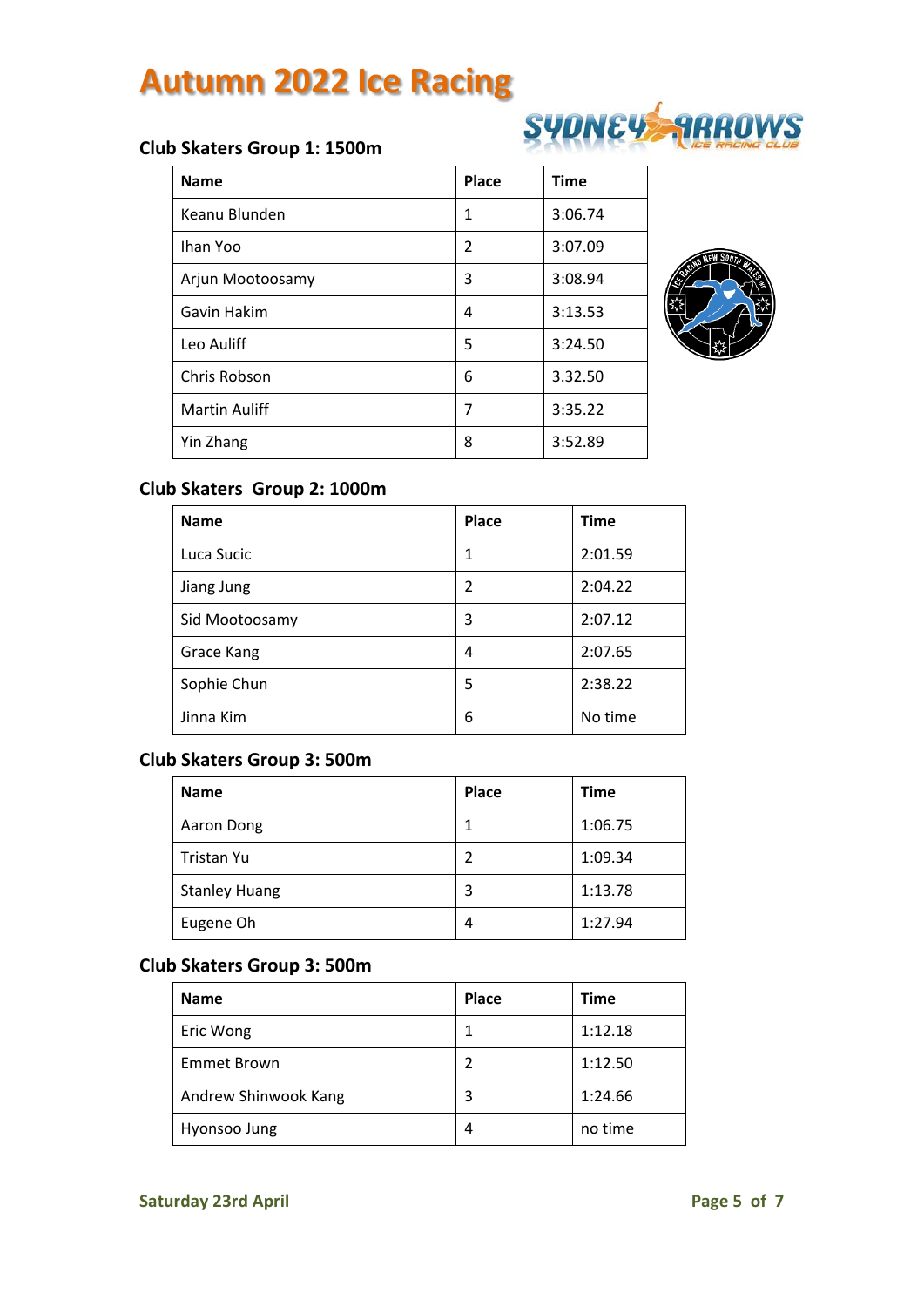## **SYDNEY ARROWS**

### **Club Skaters Group 1: 500m**

| <b>Name</b>      | Place   | <b>Time</b> |
|------------------|---------|-------------|
| Keanu Blunden    |         | 46.85       |
| Arjun Mootoosamy | 2       | 51.43       |
| Leo Auliff       | 3       | 52.25       |
| Gavin Hakim      | 4       | 52.47       |
| Ihan Yoo         | Penalty |             |



### **Club Skaters Group 1: 500m**

| <b>Name</b>          | Place | Time    |
|----------------------|-------|---------|
| Chris Robson         |       | 1:03.32 |
| <b>Martin Auliff</b> | 2     | 1:06.47 |
| Yin Zhang            | 3     | 1:06.81 |

### **Club Skaters Group 2: 500m**

| <b>Name</b> | <b>Place</b>   | Time    |
|-------------|----------------|---------|
| Jiang Jung  | 1              | 57.91   |
| Jinna Kim   | $\overline{2}$ | 1:01.25 |
| Grace Kang  | 3              | 1:01.81 |
| Sophie Chun | 4              | 1:06.19 |
| Luca Sucic  | 5              | no time |

### **Club Skaters Group 3: 222m**

| <b>Name</b>          | <b>Place</b> | <b>Time</b> |
|----------------------|--------------|-------------|
| Aaron Dong           |              | 29.35       |
| Tristan Yu           | 2            | 30.03       |
| <b>Stanley Huang</b> | 3            | 31.94       |
| Eugene Oh            | 4            | 35.60       |